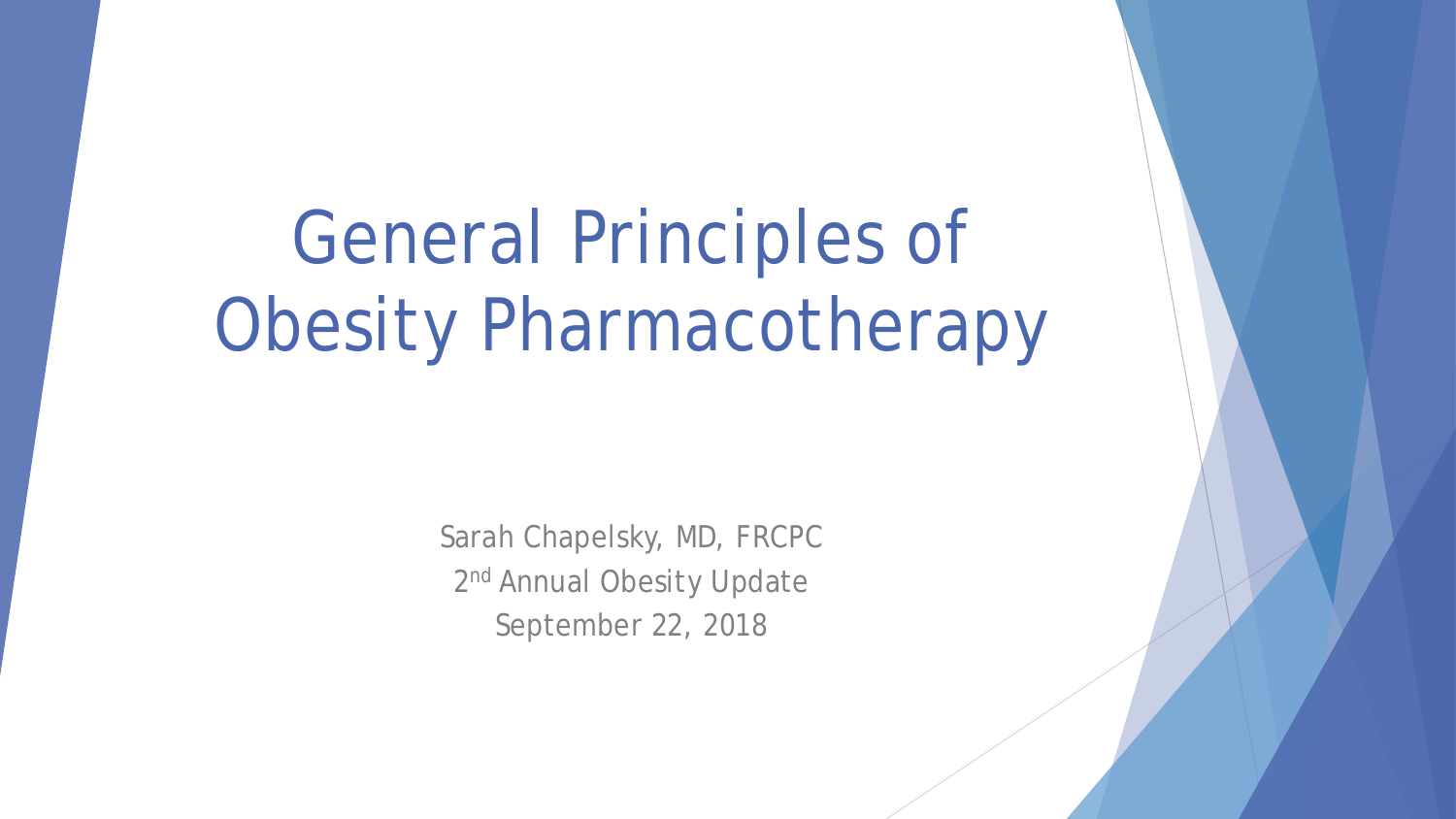### **Disclosures**

#### **Faculty**

- **EXED EXEDERGH POILS A SET AMERICAN BOARD OF OBESITY Medicine**
- General Internist, Edmonton Adult Bariatric Specialty Clinic
- Medical Lead, FEMME HOMME Weight Management Program
- Clinical Lecturer, Department of Medicine, University of Alberta

#### **Relationships with commercial interests**

- Speakers Bureau/Honoraria: Novo Nordisk, Valeant
- Consulting Fees: FEMME HOMME Medical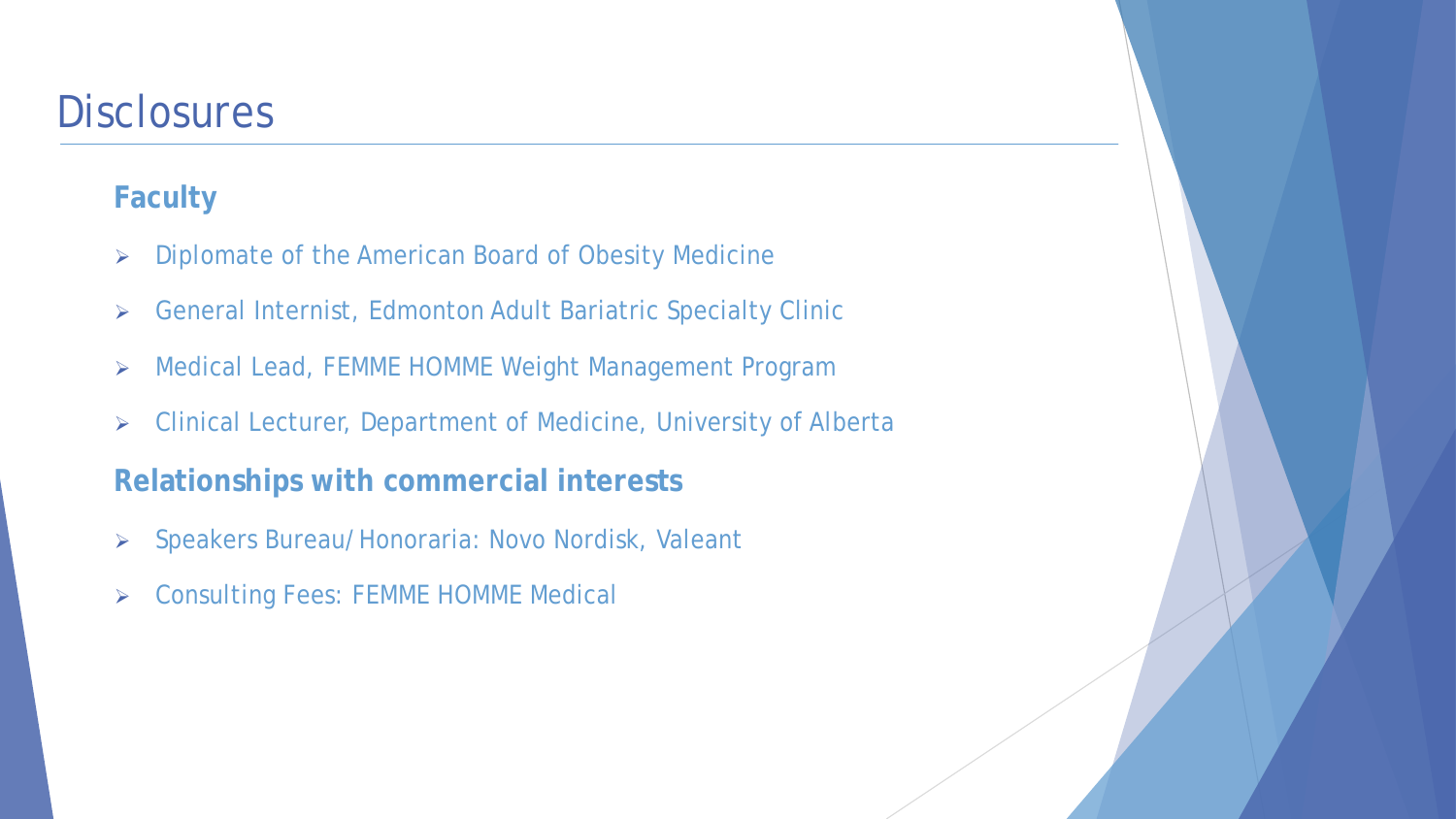## Learning Objectives

- 1. Understand obesity as a disease of energy homeostasis.
- 2. Explore the relationship between obesity pharmacotherapy and behavioral interventions in the management of obesity.
- 3. Review the clinical aspects of initiating obesity pharmacotherapy and patient follow-up.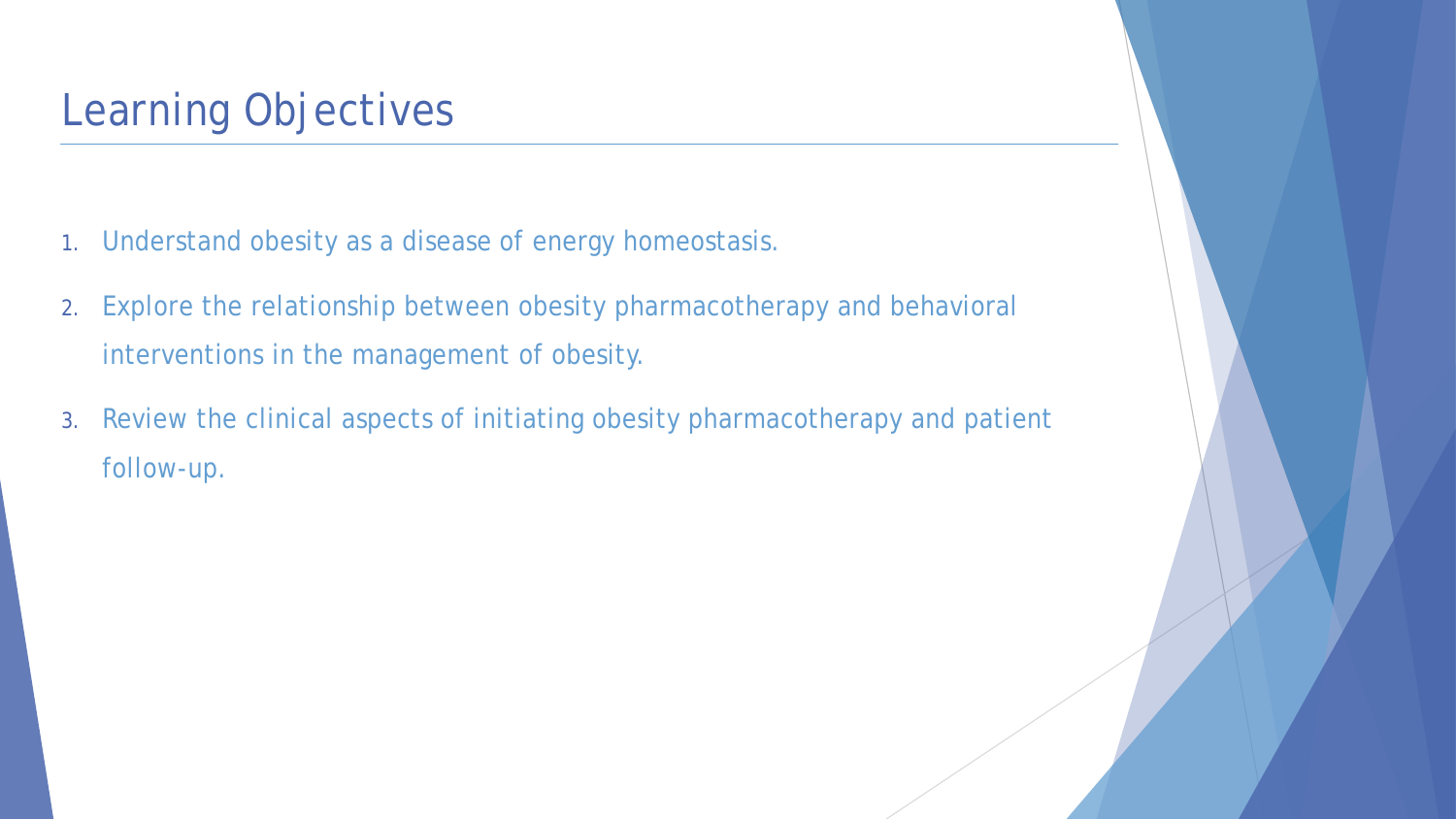## Why is obesity management difficult?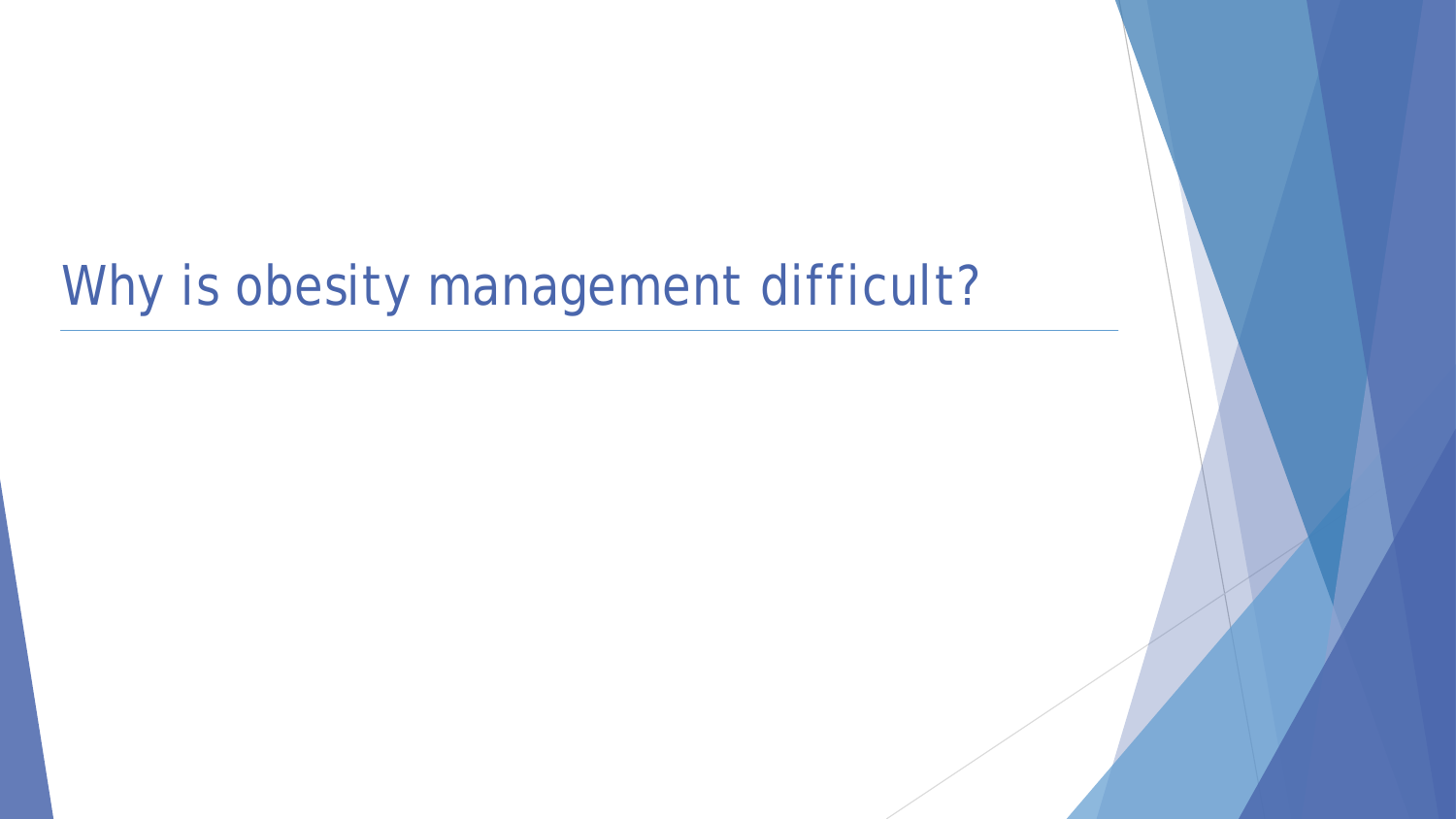## Obesity is a Multifactorial Disease

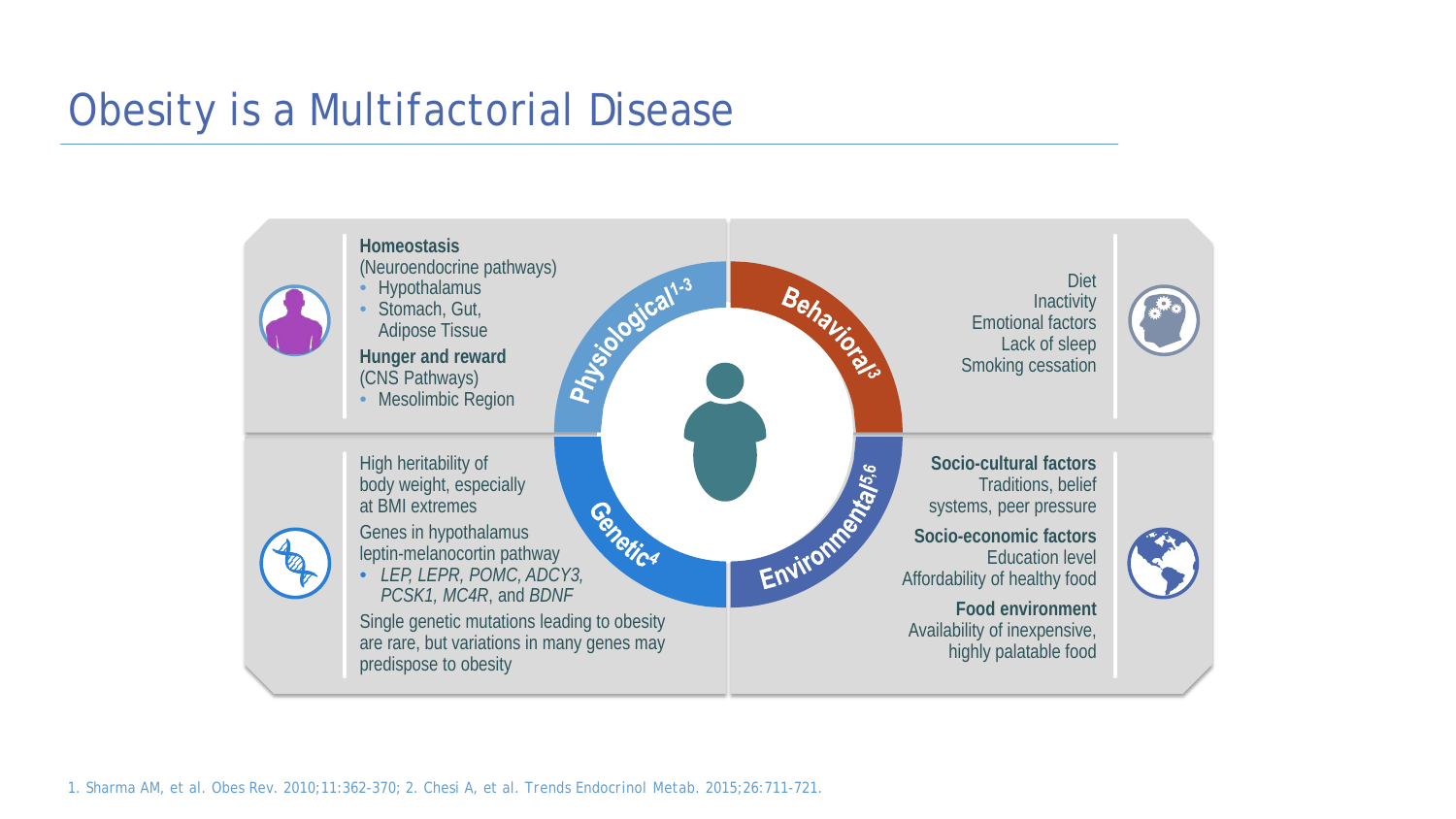## Obesity is a Disease of Energy Homeostasis



1. Sumithran P, et al. *N Engl J Med*. 2011;365:1597-604; 2. Fothergill E, et al. *Obesity* 2016;24:1612-19.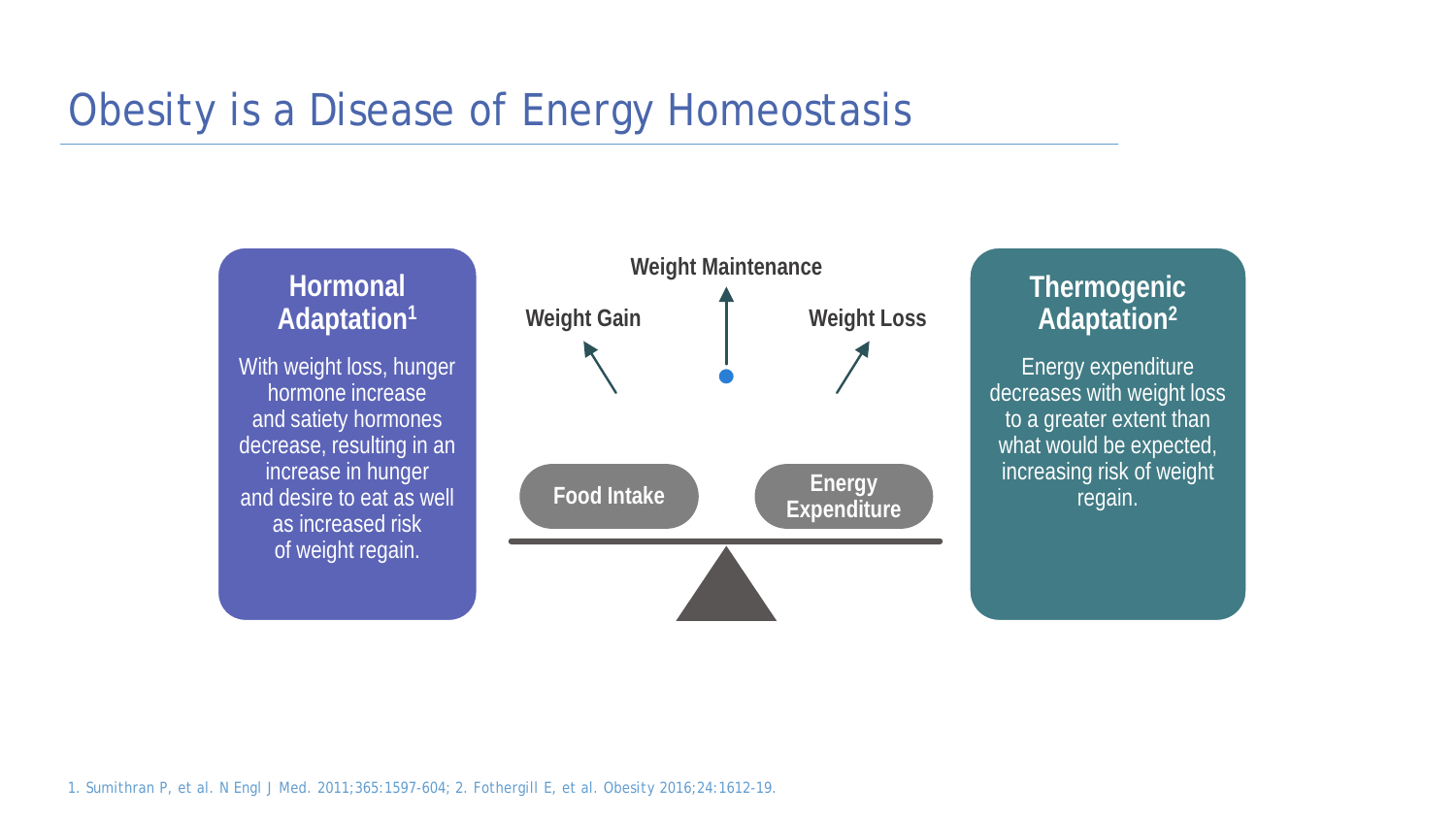## Behavioral Therapy has Limited Efficacy

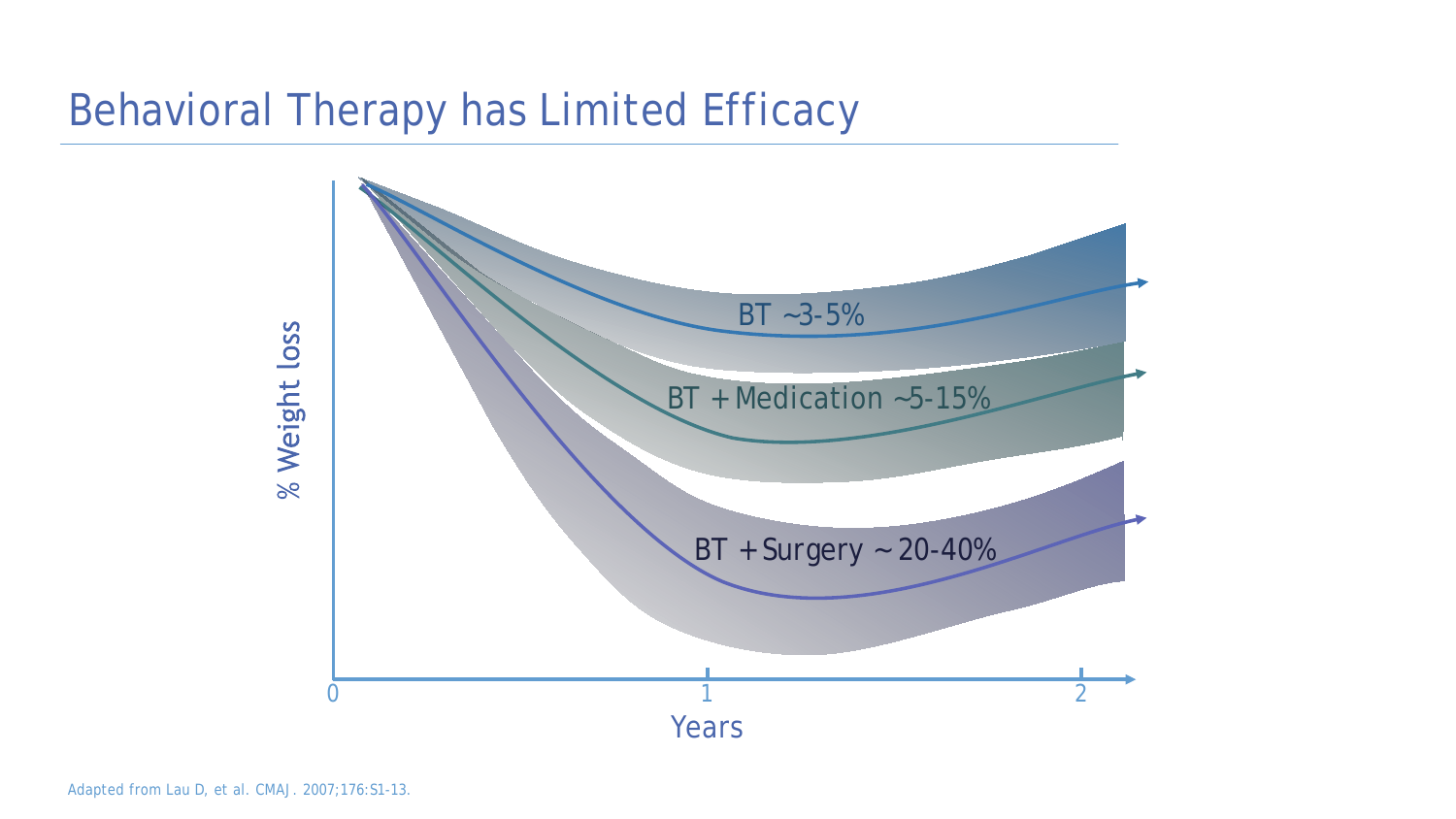## How can we improve obesity outcomes?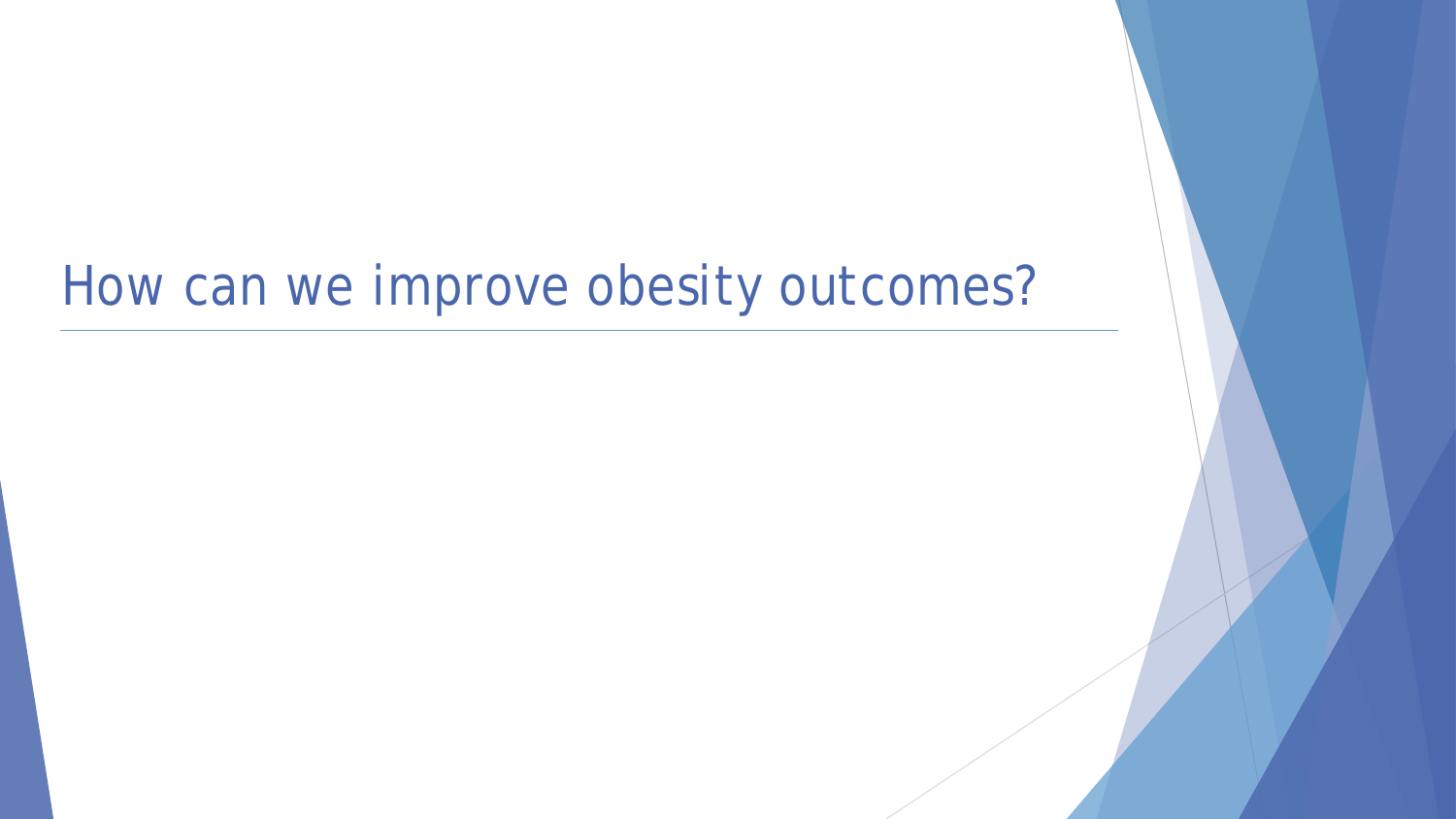## Medications Improve Behavior Therapy Outcomes

Increase the number of patients responding to behavior therapy

Increase the magnitude of the response

Increase the duration of the response

Apovian C, et al. *J Clin Endocrinol Metab.* 2015;100:342-62.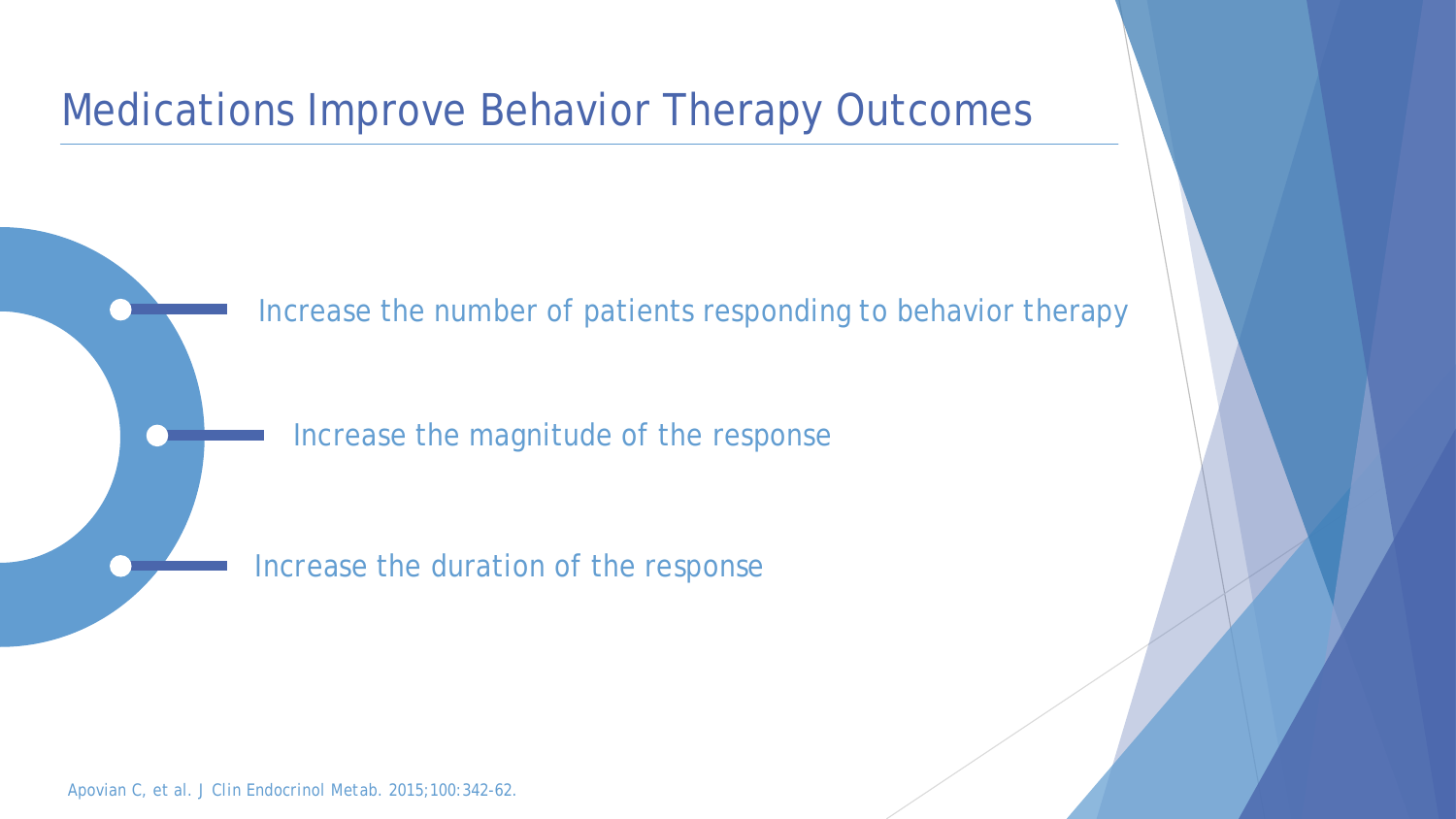## Behavior Therapy Improves Medication Outcomes

Increases the number of patients responding to medication

Increases the magnitude of the response

Increasing the intensity of the behavioral intervention leads to further improvement in outcomes

Apovian C, et al. *J Clin Endocrinol Metab.* 2015;100:342-62; Wadden TA, et al. *Arch Intern Med.* 2001;161:218-27.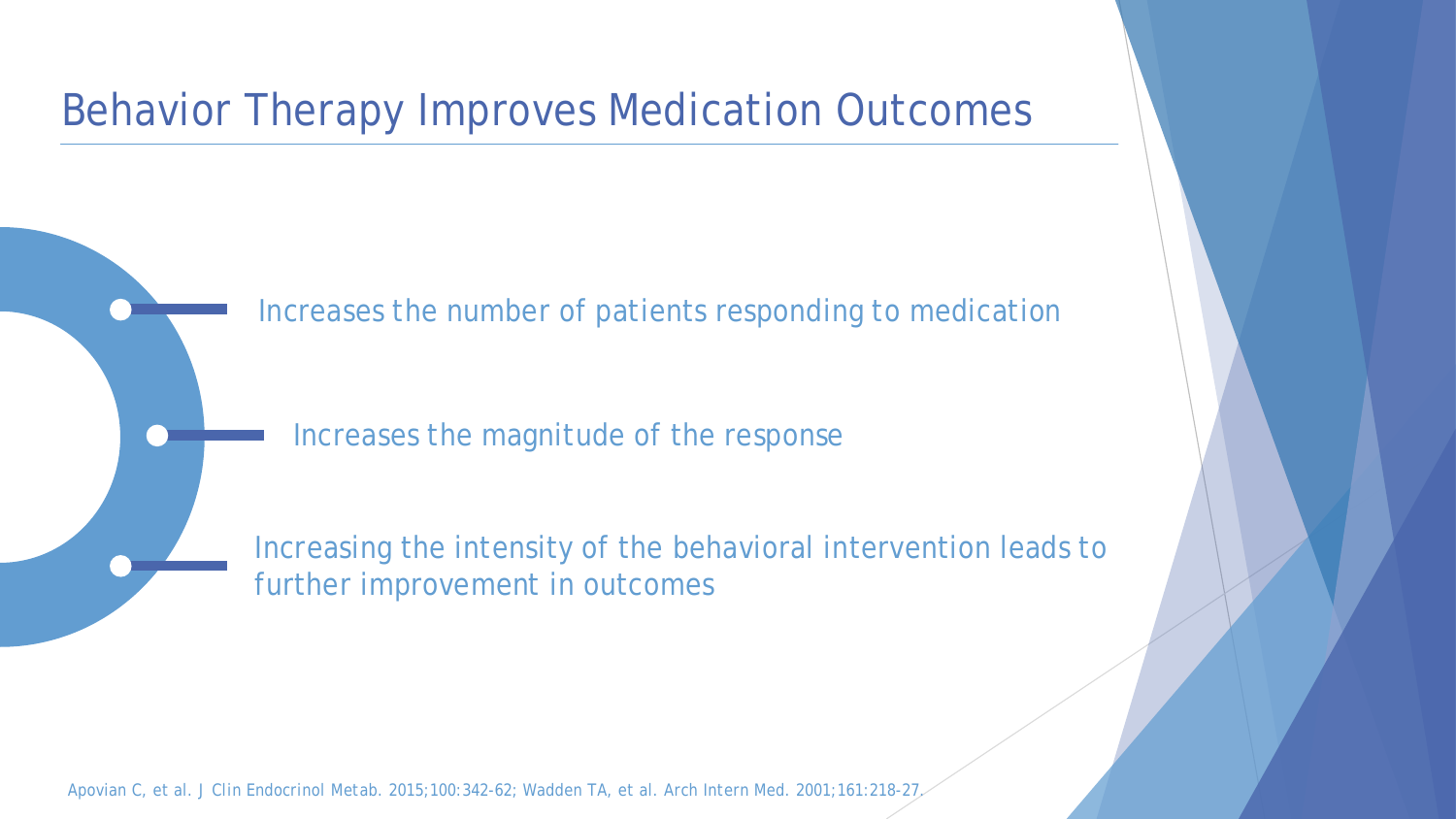## Clinical Trials for Obesity Medications: Lifestyle Recommendations

#### **Nutrition**

• -500 kcal/day (calculated using the WHO algorithm; Mifflin-St Jeor equation is more common in clinical practice)

### **Activity**

• Minimum 150 min/week of moderate activity

#### **Frequency**

- Lifestyle advice given every 12 weeks
- Assessment every 4 weeks
- Self monitoring Food record – intermittent **Weight**

Greenway FL, et al. *Lancet*. 2010;376:595-605; Apovian CM, et al. *Obesity*. 2013;21:935-943.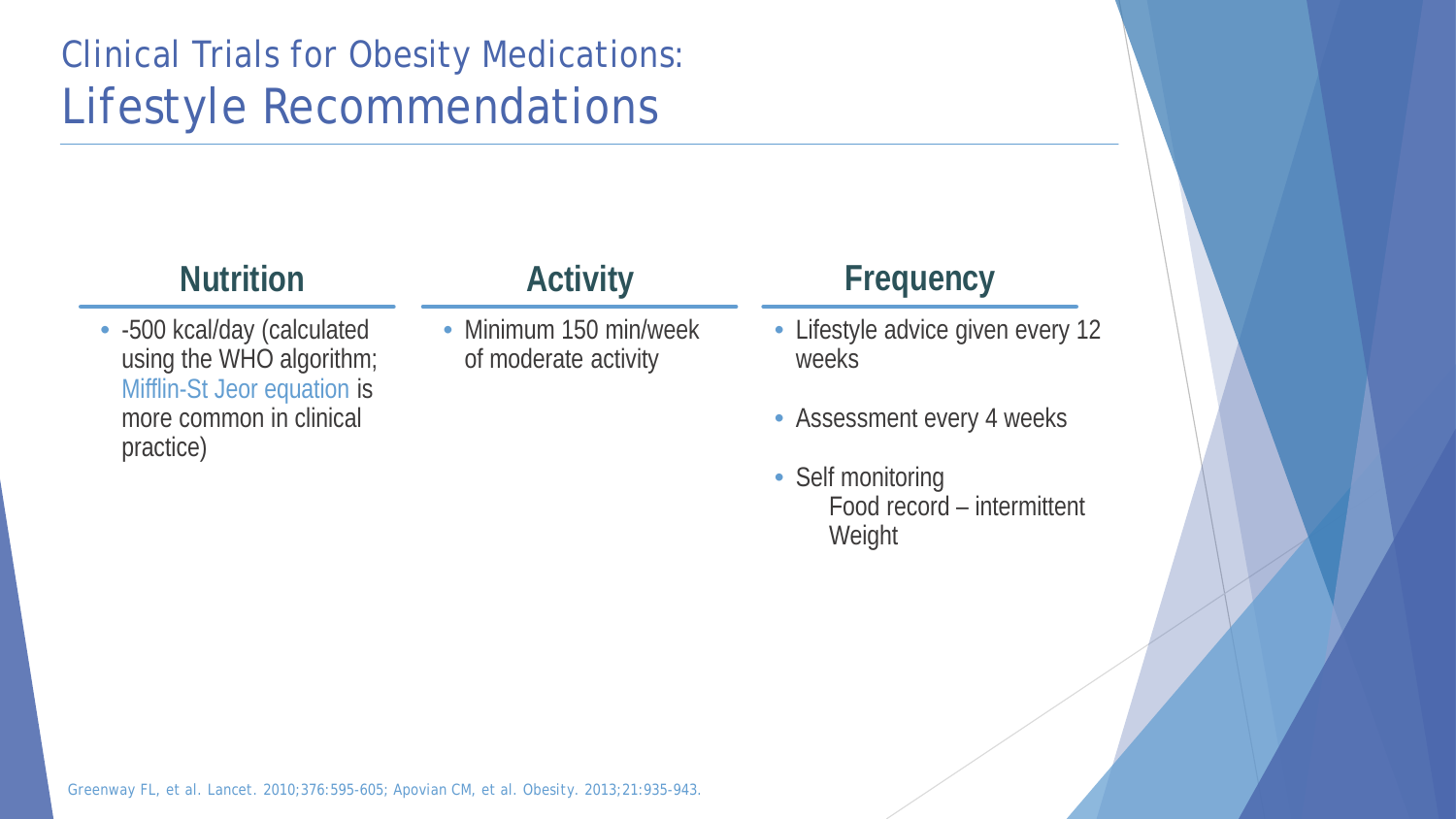## Obesity medications in clinical practice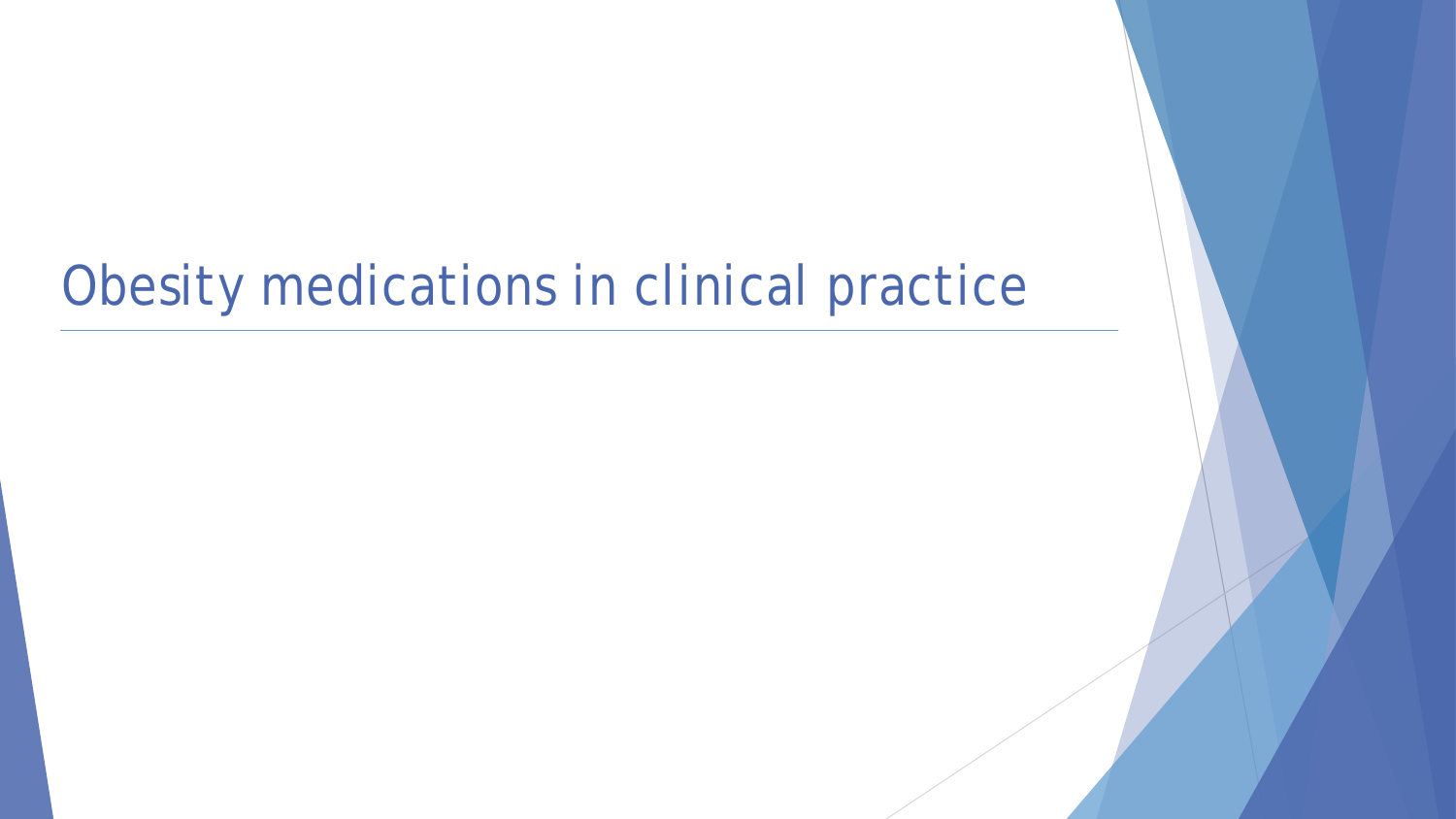## Obesity Medications in Canada

| Drug<br>(trade name)                                                           | <b>Health Canada</b><br>Approval | Mechanism<br>of Action                                           |
|--------------------------------------------------------------------------------|----------------------------------|------------------------------------------------------------------|
| Orlistat<br>$(Xenical^{\circ})^1$                                              | 1999                             | Gastrointestinal<br>lipase inhibitor                             |
| Liraglutide <sup>2</sup><br>$(Saxenda^{\circledR})$                            | 2015                             | <b>GLP-1</b> receptor<br>agonist                                 |
| Naltrexone ER/<br><b>Bupropion ER</b><br>(CONTRAVE <sup>®</sup> ) <sup>3</sup> | 2018                             | Opioid receptor<br>antagonist /<br>aminoketone<br>antidepressant |

1. Xenical® (product monograph), November 18, 2015, Hoffmann-La Roche Limited, Mississauga, ON; 2. Saxenda® (product monograph), July 12, 2017, Novo Nordisk Canada Inc, Mississauga, ON; 3. CONTRAVE® [product monograph], February 12, 2018, Valeant Canada LP; Laval, QC.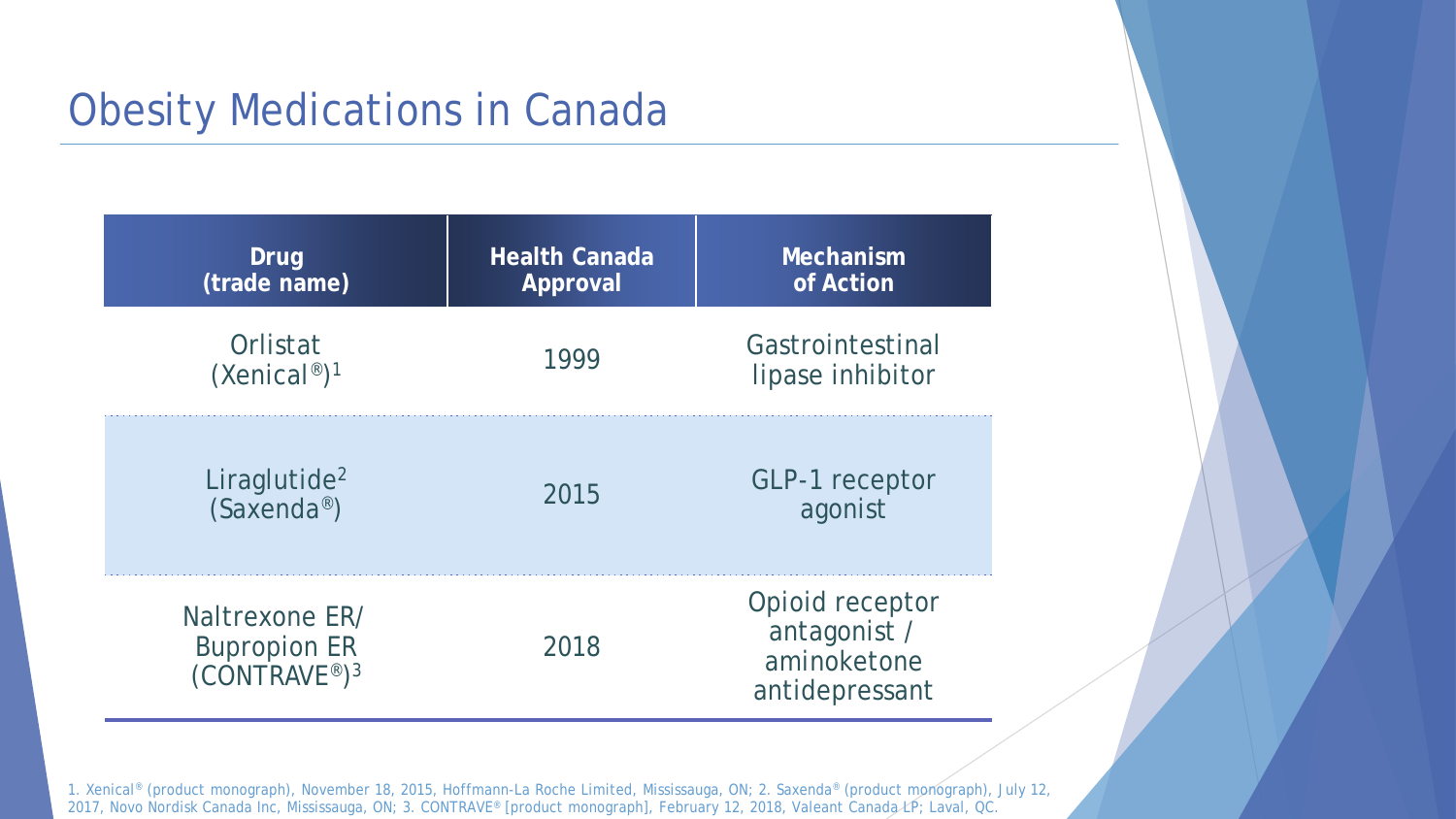## Indication for Obesity Pharmacotherapy

Obesity pharmacotherapy is indicated as an adjunct to behavioral modification (reduced food intake and increased physical activity) in adults with an initial body mass index (BMI) of:

- $>$  30 kg/m<sup>2</sup> or greater (obesity) or
- $\geq$  27 kg/m<sup>2</sup> or greater (overweight) in the presence of at least one weight-related comorbidity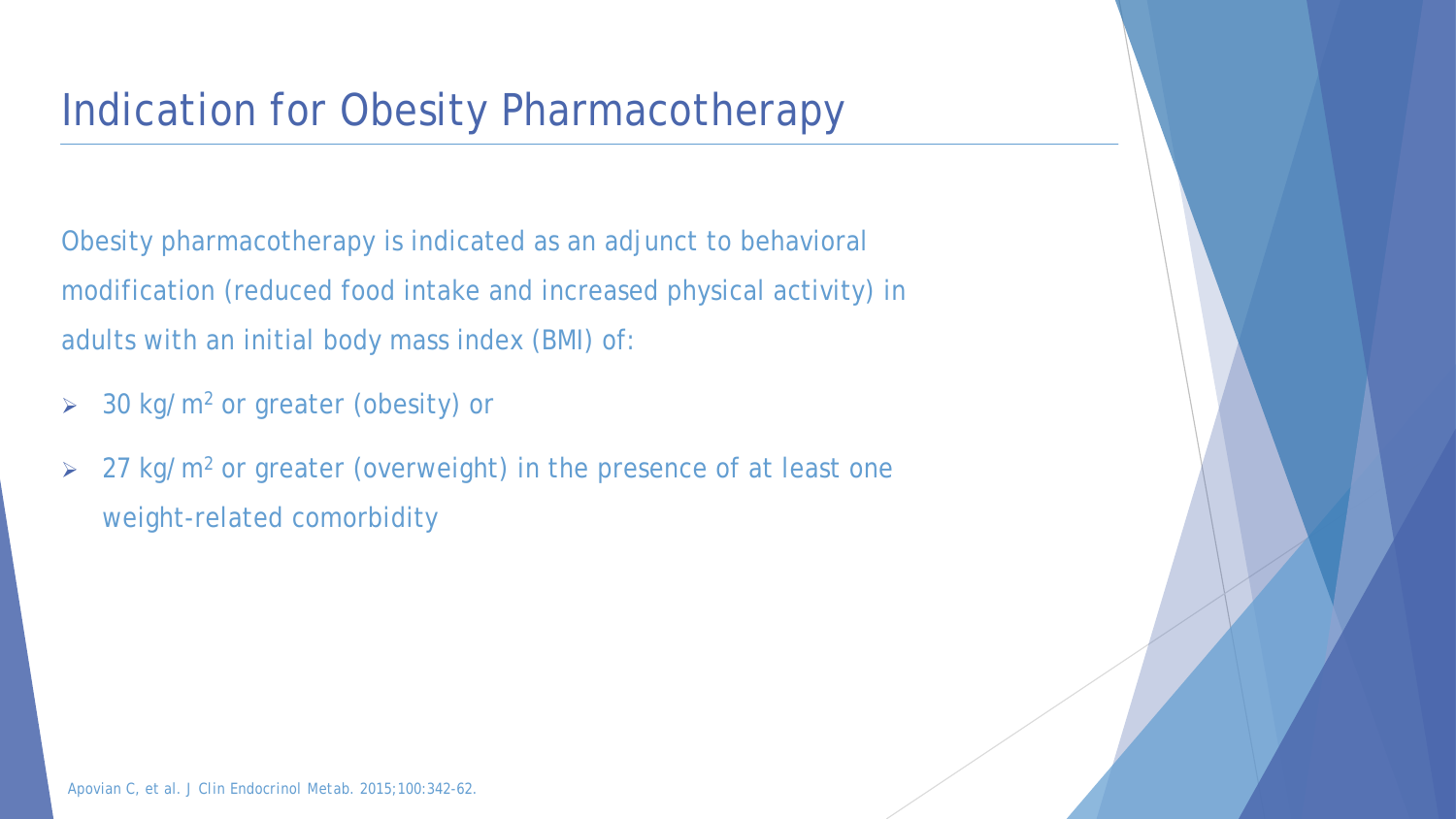## Initiating Obesity Pharmacotherapy: Patients to Prioritize for Medication Initiation

- $\triangleright$  Patients who have lost weight and are at risk of being unable to sustain current lifestyle
- Patients who have lost weight through behavioral modification and who would benefit from further weight loss
- $\triangleright$  Patients with a history of weight cycling
- $\triangleright$  Patients who are actively gaining weight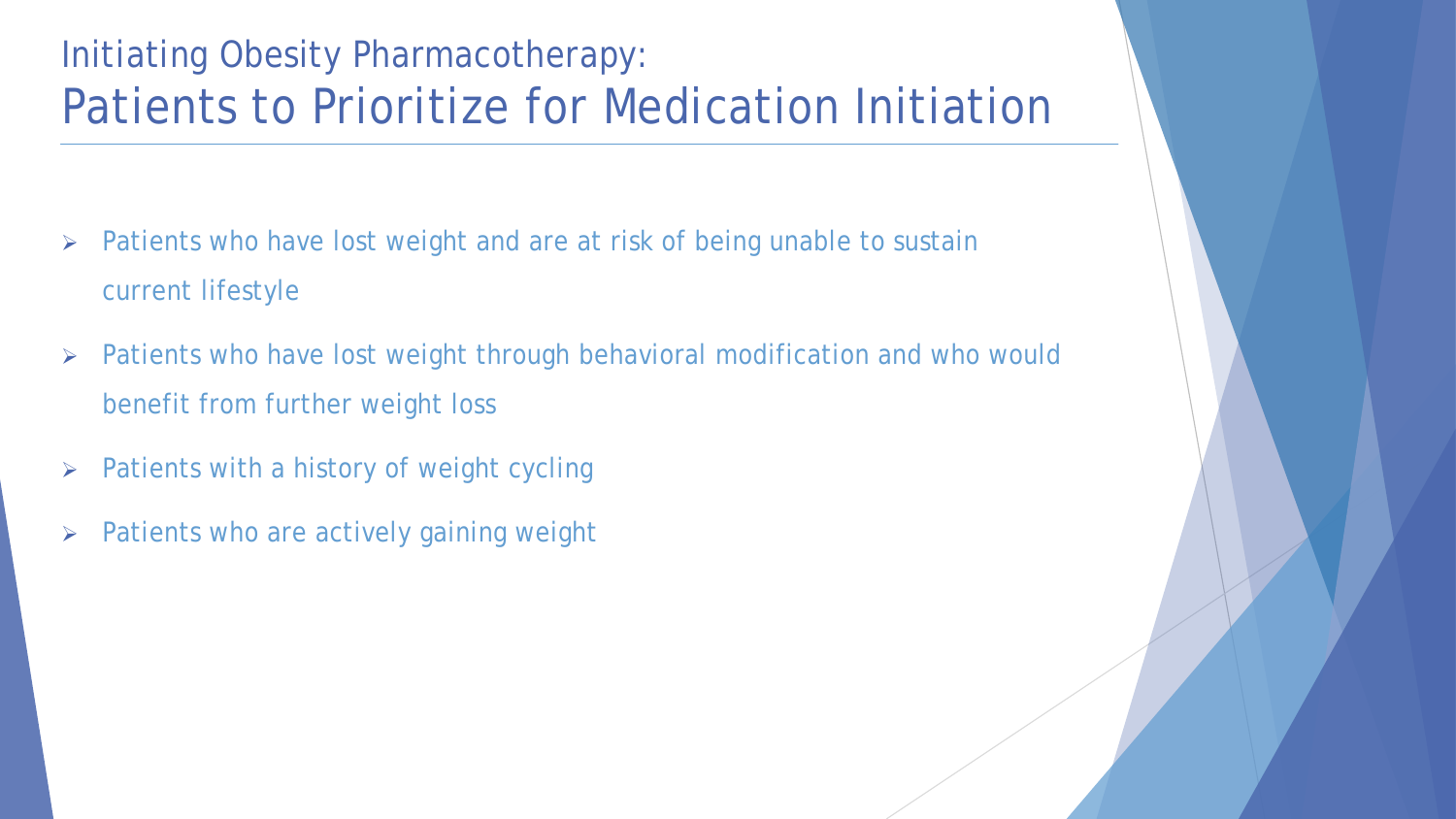## Initiating Obesity Pharmacotherapy: Key Points in Lifestyle History

At a minimum:

- > no active eating disorder
- $\triangleright$  few skipped meals
- $\triangleright$  aware of protein target<sup>1,2</sup>
	- 1.2 1.6 mg/kg ideal body weight, typically 80 100 grams/day

Leidy H, et al. *Am J Clin Nutr.* 2015;101(suppl):1320S–9S; Rodriguez N. *Am J Clin Nutr.* 2015;101(suppl):1317S-9S.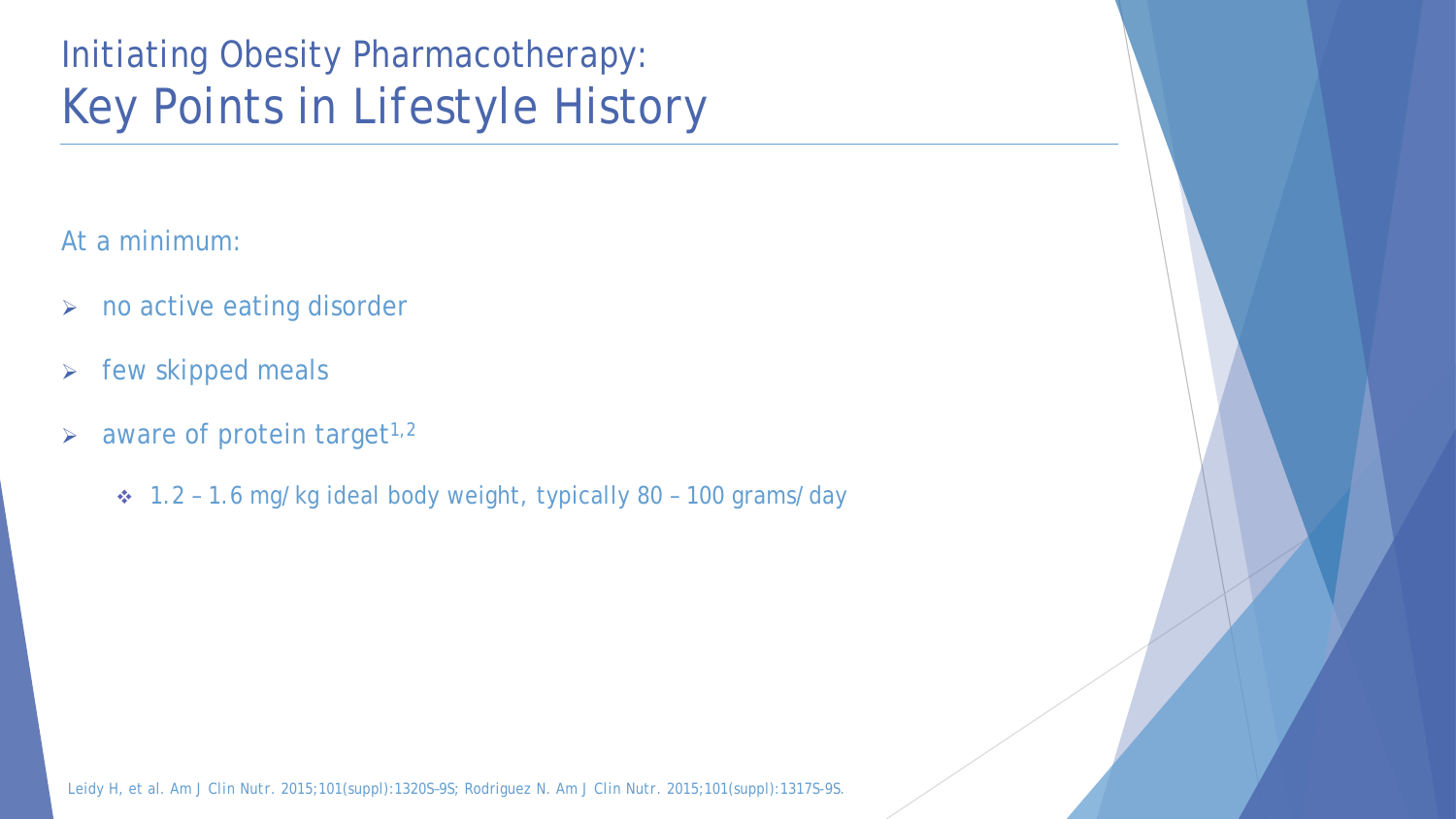## Initiating Obesity Pharmacotherapy: Key Points in Lifestyle Counseling

- > Maintain a food record; track calories
- **Discrete meals and snack; avoid grazing**
- Limit liquid calories, eating out, and junk food
- ▶ Don't skip meals and reach protein target otherwise eat only to fullness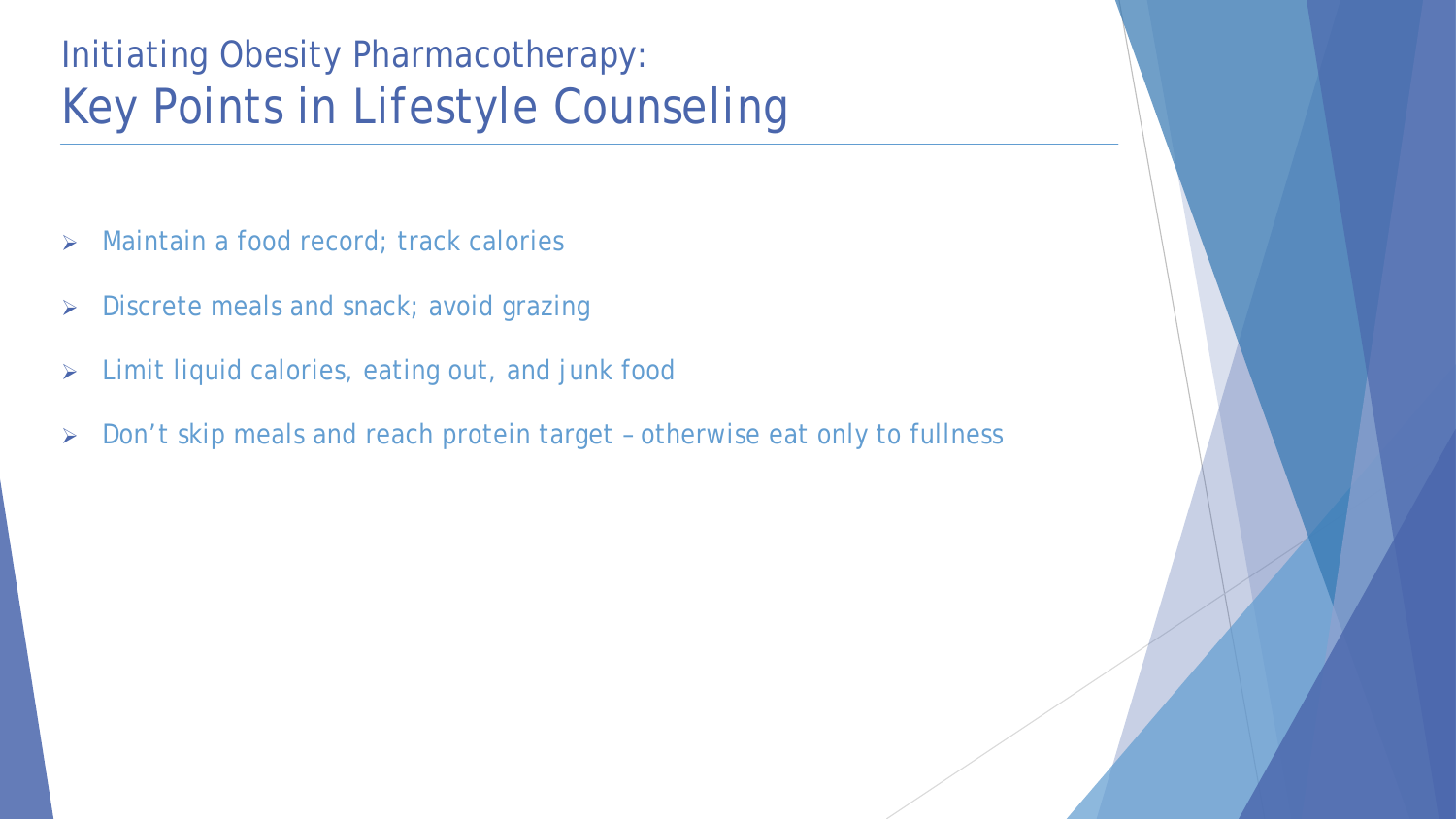## Key Issues in Patient Follow-up: Stopping Rule

 After 12 weeks at target dose, obesity medications should be discontinued if 5% weight loss has not been achieved.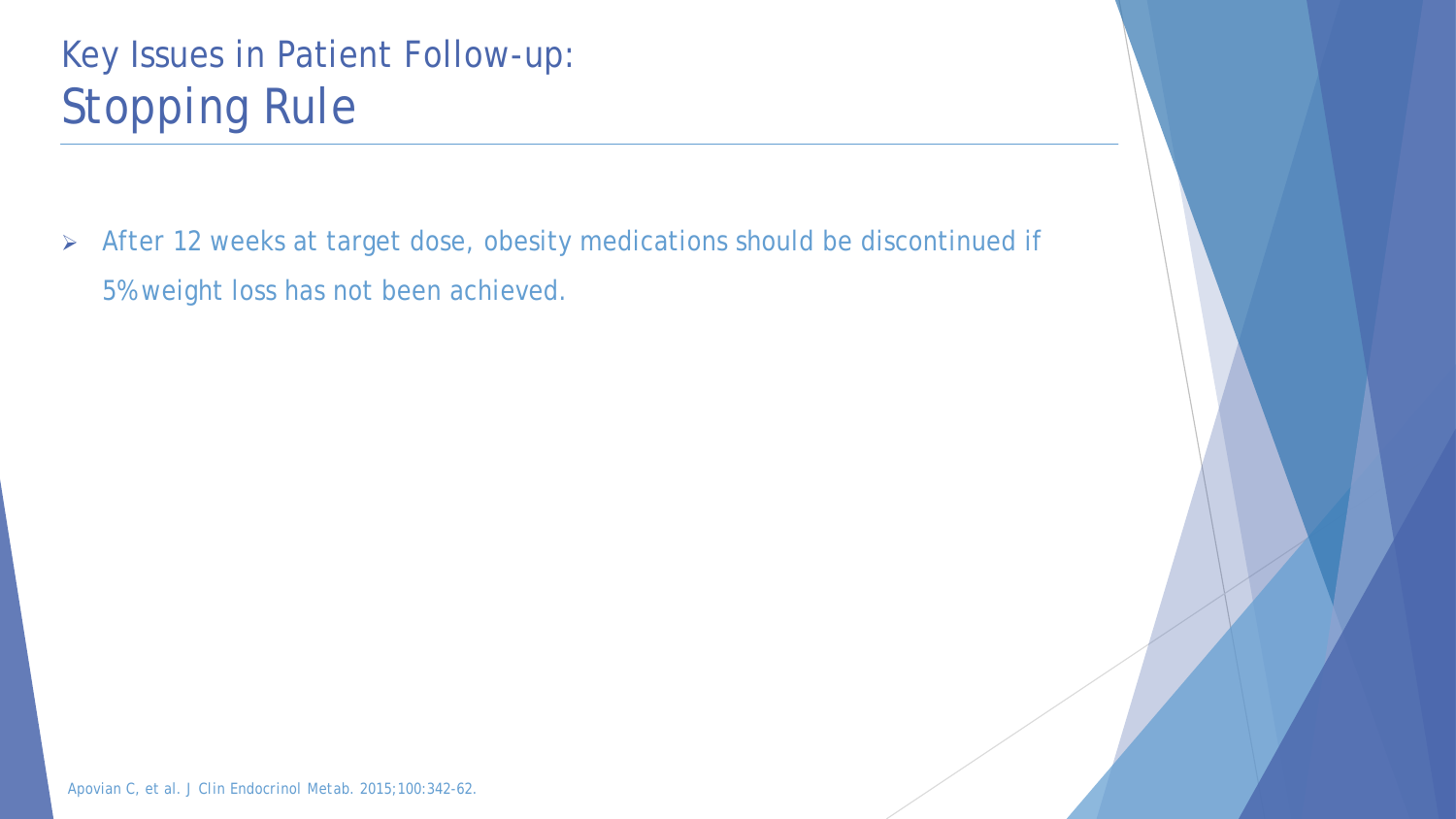## Key Issues in Patient Follow-up: Weight Loss Plateau



Adapted from www.drsharma.ca & Ryan, et al. *Arch Intern Med.* 2010;170:146-54.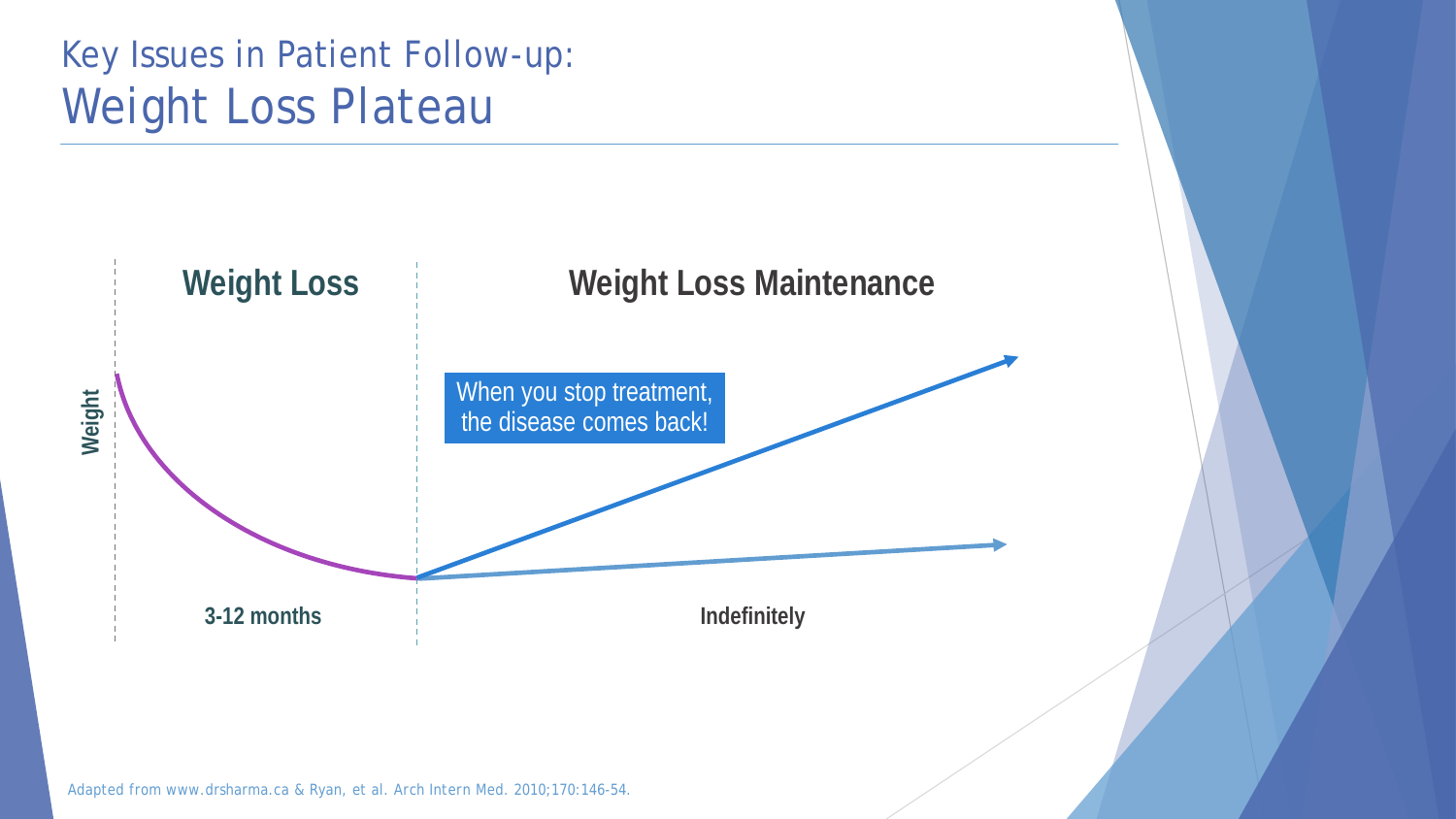

- 1. Obesity is a chronic disease.
- 2. The newest obesity medications alter the neurohormonal regulation of appetite.
- 3. Obesity medications enhance the effectiveness of behavioral interventions.

## Dr.Chapelsky@FHMedical.ca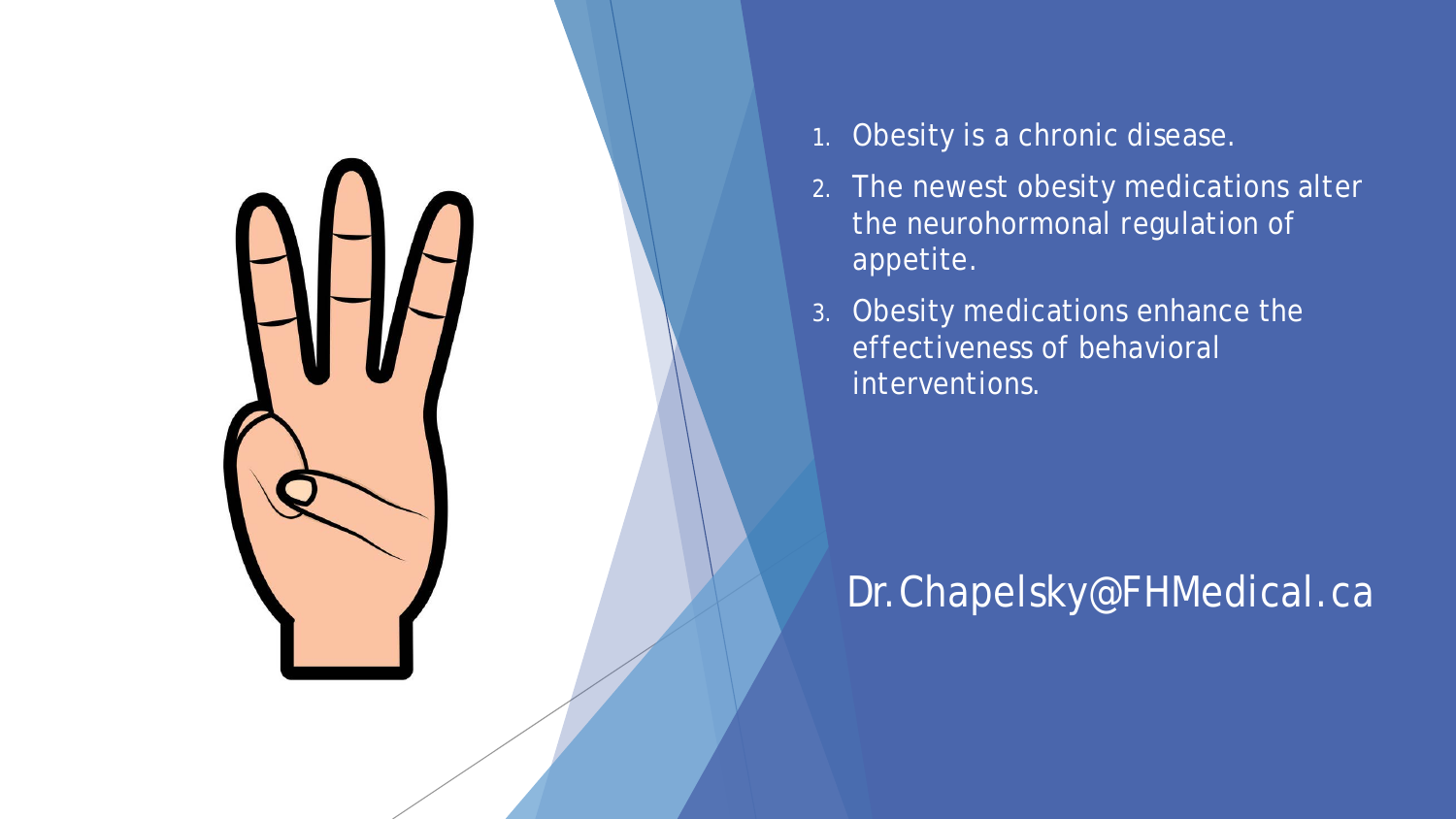## Selecting an obesity medication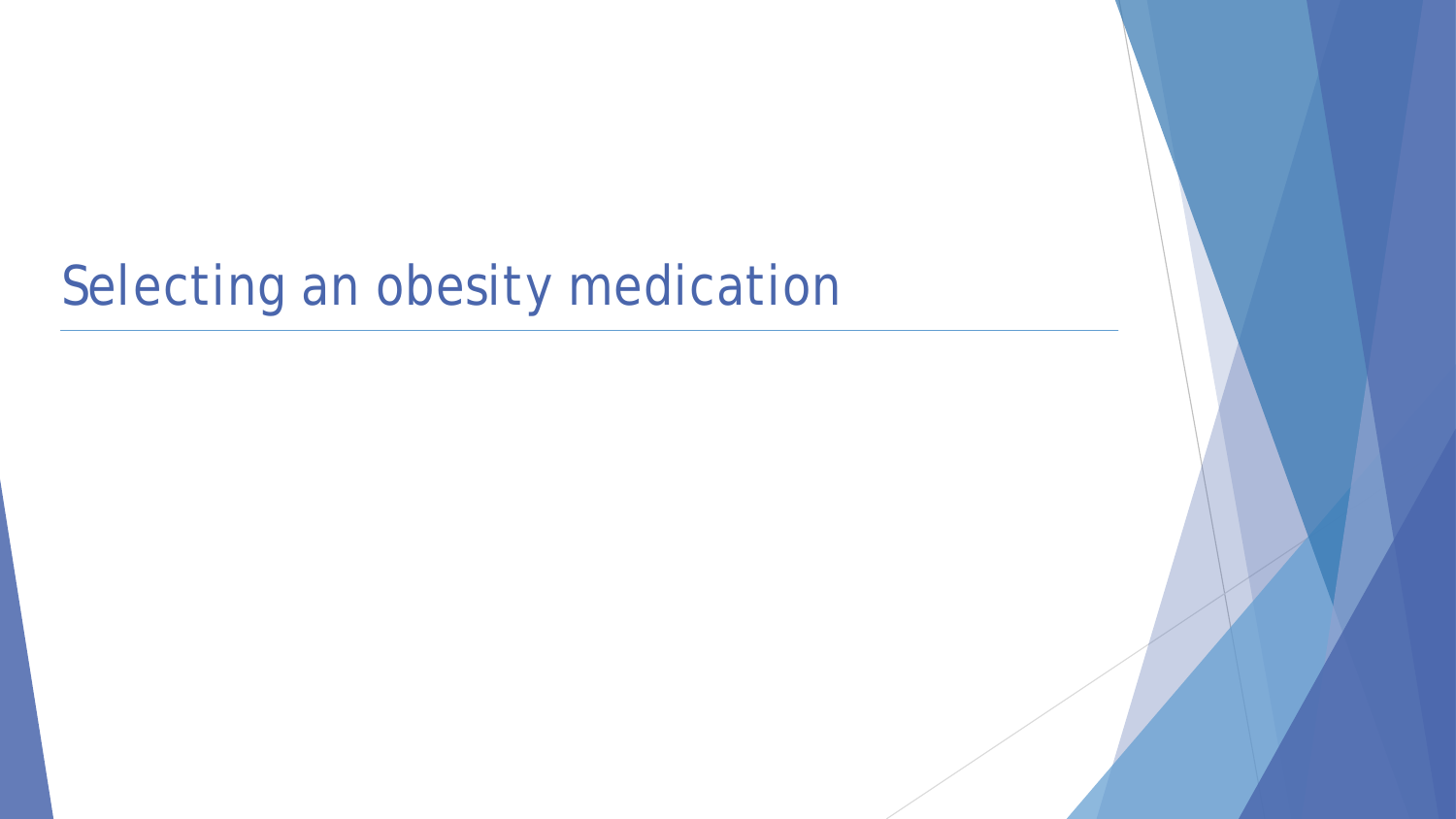## Selecting an Obesity Medication: Efficacy and Tolerability

| Drug<br>(trade name)                                 | 1-year weight<br>loss, placebo-<br>subtracted <sup>1</sup> | $\geq$ 5% weight<br>$\log s^1$ | $\geq$ 10% weight<br>$\log s^1$ | Gastrointestinal Side Effects <sup>2</sup>                                        |
|------------------------------------------------------|------------------------------------------------------------|--------------------------------|---------------------------------|-----------------------------------------------------------------------------------|
| Placebo                                              |                                                            | 23%<br>(median)                | 9%<br>(median)                  |                                                                                   |
| Orlistat<br>$(Xenical^{\circ})$                      | $2.6$ kg                                                   | 44%                            | <b>20%</b>                      | Mitigated by a low-fat diet; >90% of<br>patients discontinue in first year of use |
| Liraglutide<br>$(Saxenda^{\circ})$                   | $5.3$ kg                                                   | 63%                            | 34%                             | <b>Typically transient</b>                                                        |
| Naltrexone ER/<br><b>Bupropion ER</b><br>(CONTRAVE®) | $5.0$ kg                                                   | 55%                            | 30%                             | <b>Typically transient</b>                                                        |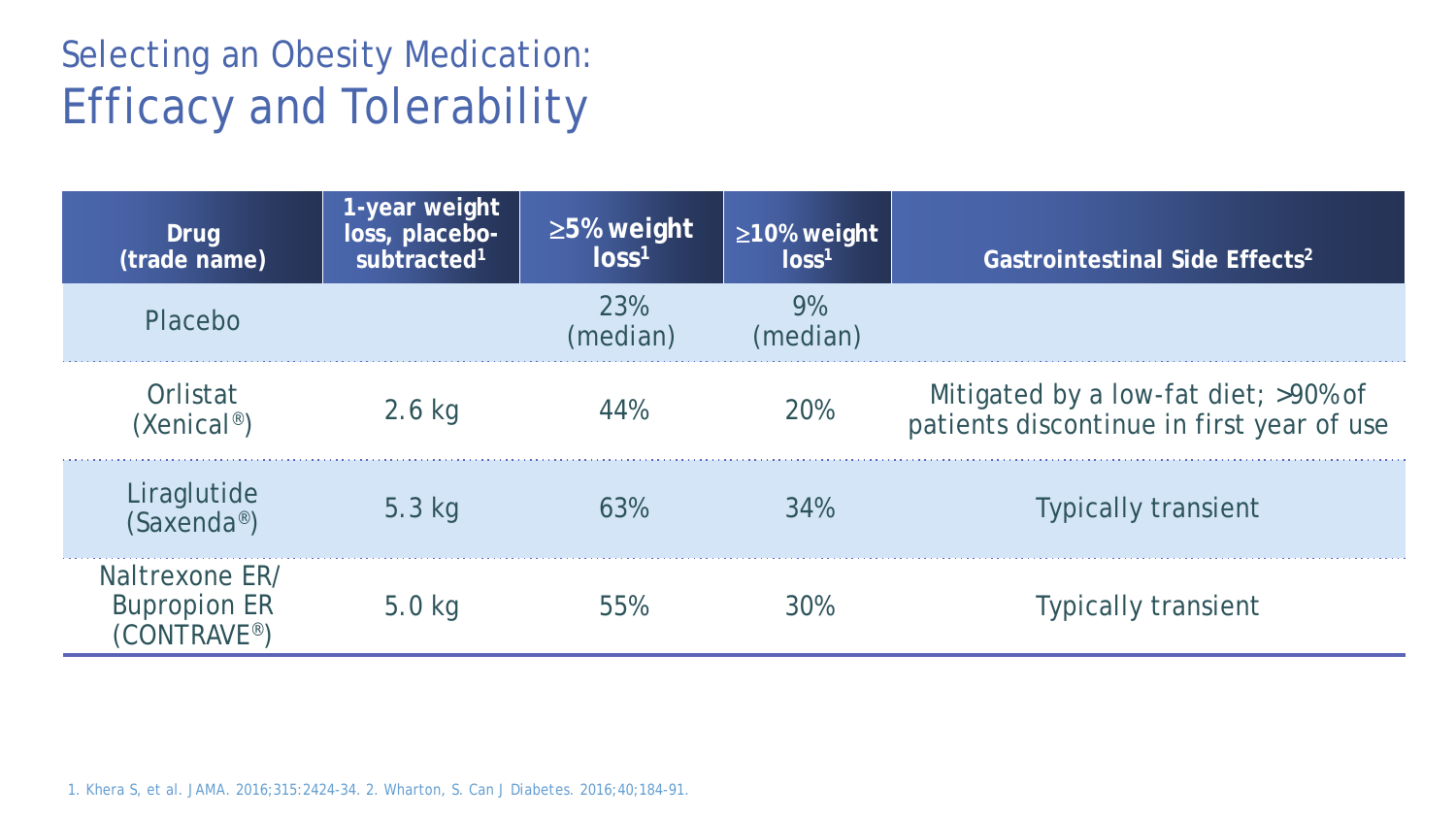## Selecting an Obesity Medication: Contraindications and Cautions

| Drug<br>(trade name)                                                           | Contraindications                                                      | Cautions               |
|--------------------------------------------------------------------------------|------------------------------------------------------------------------|------------------------|
| Orlistat                                                                       | Chronic malabsorption                                                  | Hepatotoxicity         |
| (Xenical <sup>®</sup> ) <sup>1</sup>                                           | Cholestasis                                                            | Nephrolithiasis        |
| Liraglutide                                                                    | Personal or family history of                                          | Gallstones             |
| (Saxenda <sup>®</sup> ) <sup>2</sup>                                           | MTC/MEN2                                                               | Pancreatitis           |
| Naltrexone ER/<br><b>Bupropion ER</b><br>(CONTRAVE <sup>®</sup> ) <sup>3</sup> | Concurrent opiate use<br>Uncontrolled hypertension<br>MAO-I, Tamoxifen | Drug-drug interactions |

1. Xenical® (product monograph), November 18, 2015, Hoffmann-La Roche Limited, Mississauga, ON; 2. Saxenda® (product monograph), July 12, 2017, Novo Nordisk Canada Inc, Mississauga, ON; 3. CONTRAVE® [product monograph], February 12, 2018, Valeant Canada LP; Laval, QC.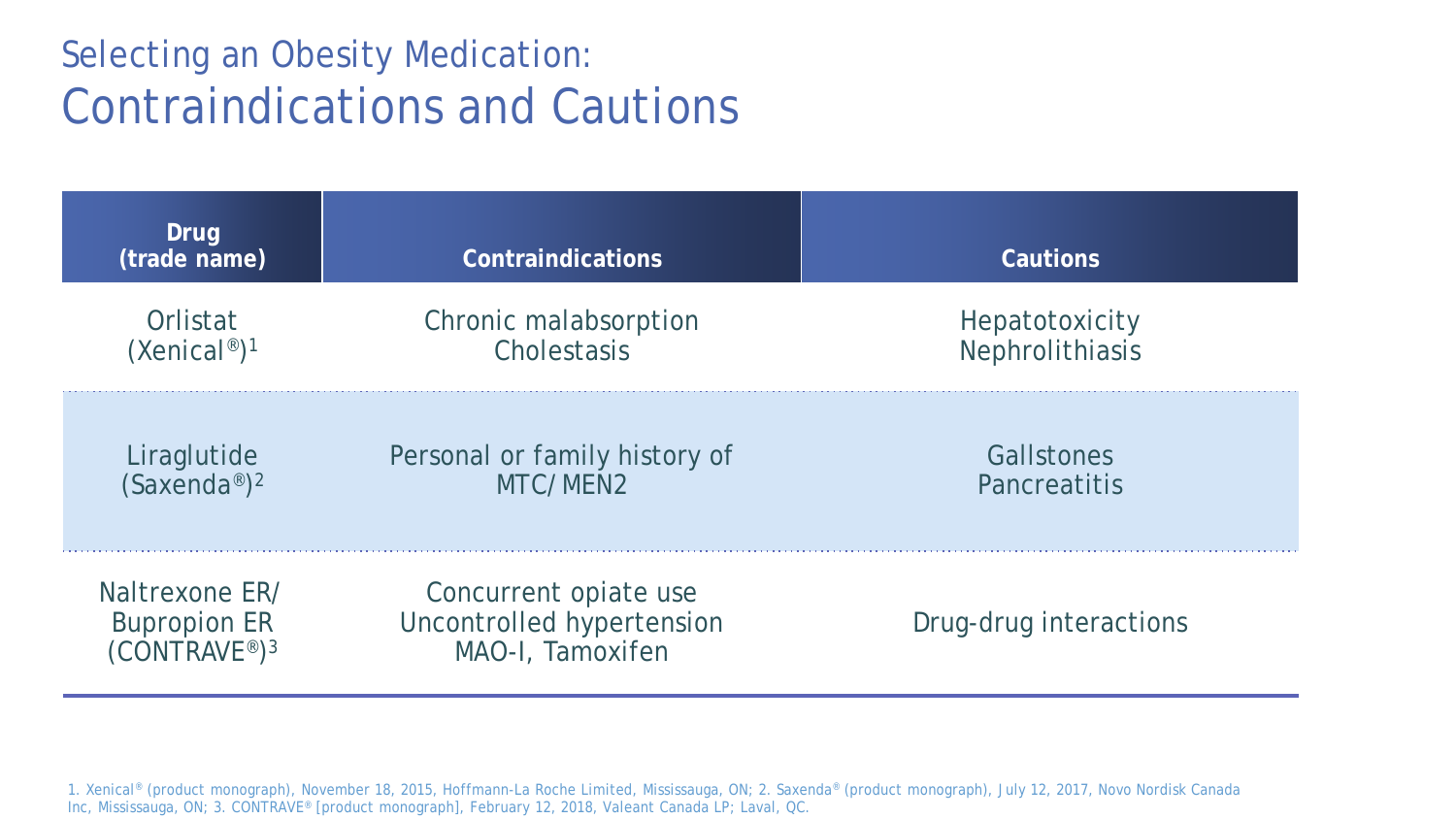## Selecting an Obesity Medication: Contraindications and Cautions

| Drug<br>(trade name)                                              | Hepatic impairment                                                                                                | Renal impairment                                                                              |
|-------------------------------------------------------------------|-------------------------------------------------------------------------------------------------------------------|-----------------------------------------------------------------------------------------------|
| Orlistat<br>(Xenical <sup>®</sup> ) <sup>1</sup>                  | Limited systemic absorption                                                                                       | Limited systemic absorption                                                                   |
| Liraglutide<br>$(Saxenda^{\circ})^2$                              | No significant hepatic clearance<br>Caution in severe hepatic<br>insufficiency                                    | No significant renal clearance<br>Caution in severe renal insufficiency                       |
| Naltrexone ER/<br><b>Bupropion ER</b><br>(CONTRAVE®) <sup>3</sup> | Decrease dose in mild and<br>moderate hepatic insufficiency<br>Contraindicated in severe hepatic<br>insufficiency | Decrease dose in moderate and<br>severe renal insufficiency<br><b>Contraindicated in ESRD</b> |

1. Xenical® (product monograph), November 18, 2015, Hoffmann-La Roche Limited, Mississauga, ON; 2. Saxenda® (product monograph), July 12, 2017, Novo Nordisk Canada Inc, Mississauga, ON; 3. CONTRAVE® [product monograph], February 12, 2018, Valeant Canada LP; Laval, QC.